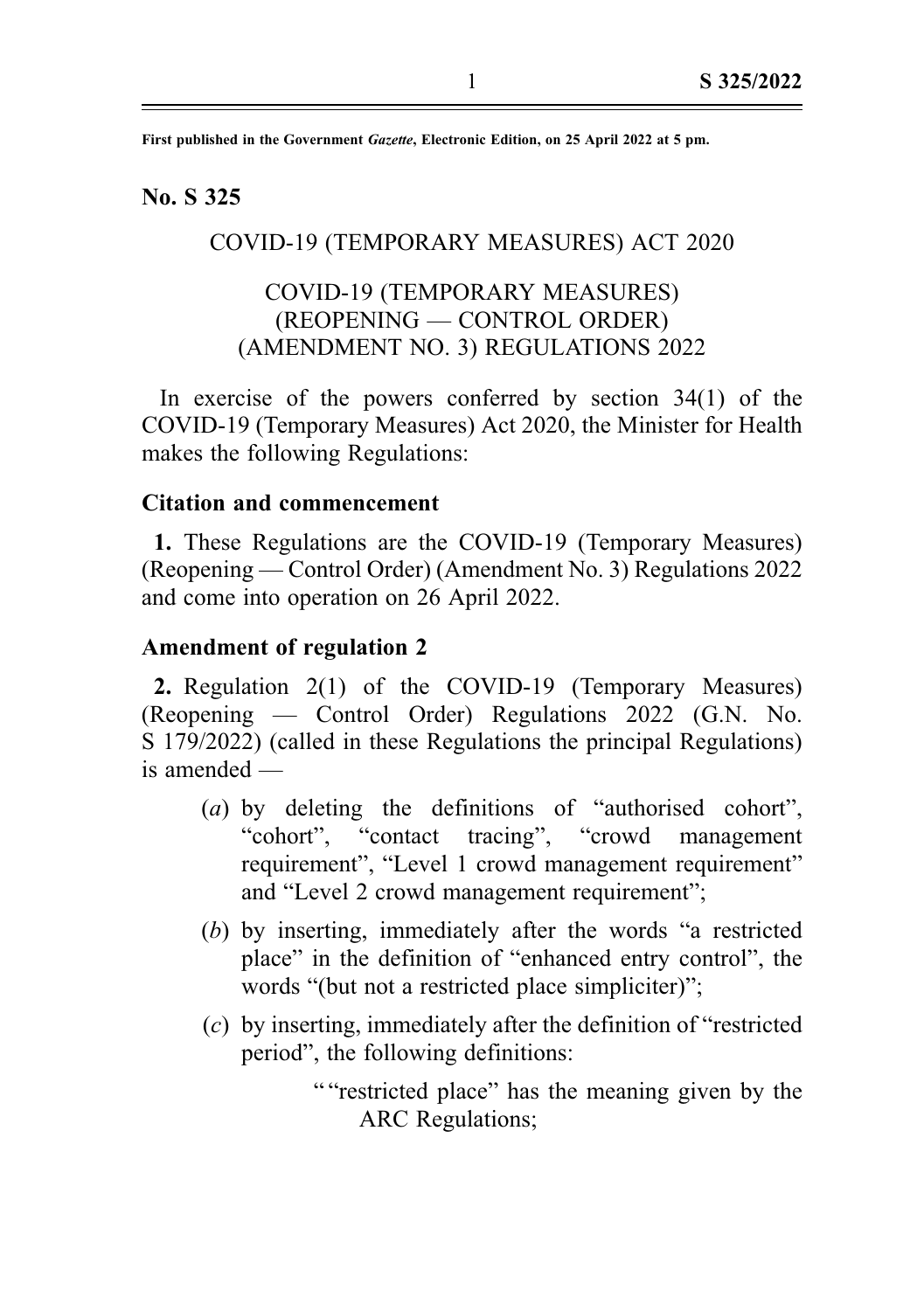"restricted place simpliciter" means —

- (a) a retail food and drinks establishment;
- (b) a bar:
- (c) a karaoke lounge; or
- $(d)$  a casino,

unless it is also a restricted place because of a defined event, or a private social event other than a funeral event, being conducted at or in it;";

- (d) by deleting the words "following requirements" in the definition of "unmasking concession for public speaking" and substituting the words "following requirement"; and
- (e) by deleting paragraph  $(b)$  of the definition of "unmasking" concession for public speaking".

#### Amendment of regulation 4

3. Regulation 4(1) of the principal Regulations is amended by inserting, immediately after the words "these Regulations" in sub-paragraph  $(e)(ii)$ , the words "or the Workplace Safety and Health (COVID-19 Safe Workplace) Regulations 2021 (G.N. No. S 992/2021)".

# Deletion of regulations 6, 7, 8, 9 and 10

4. Regulations 6, 7, 8, 9 and 10 of the principal Regulations (including the headings of Divisions 2 and 3 of Part 2) are deleted.

#### Amendment of regulation 14

5. Regulation 14 of the principal Regulations is amended —

- (a) by inserting, immediately after the words "entry control requirement" in paragraph  $(3)(b)(i)$ , the words ", where applicable";
- (b) by deleting sub-paragraph  $(c)$  of paragraph  $(3)$ ;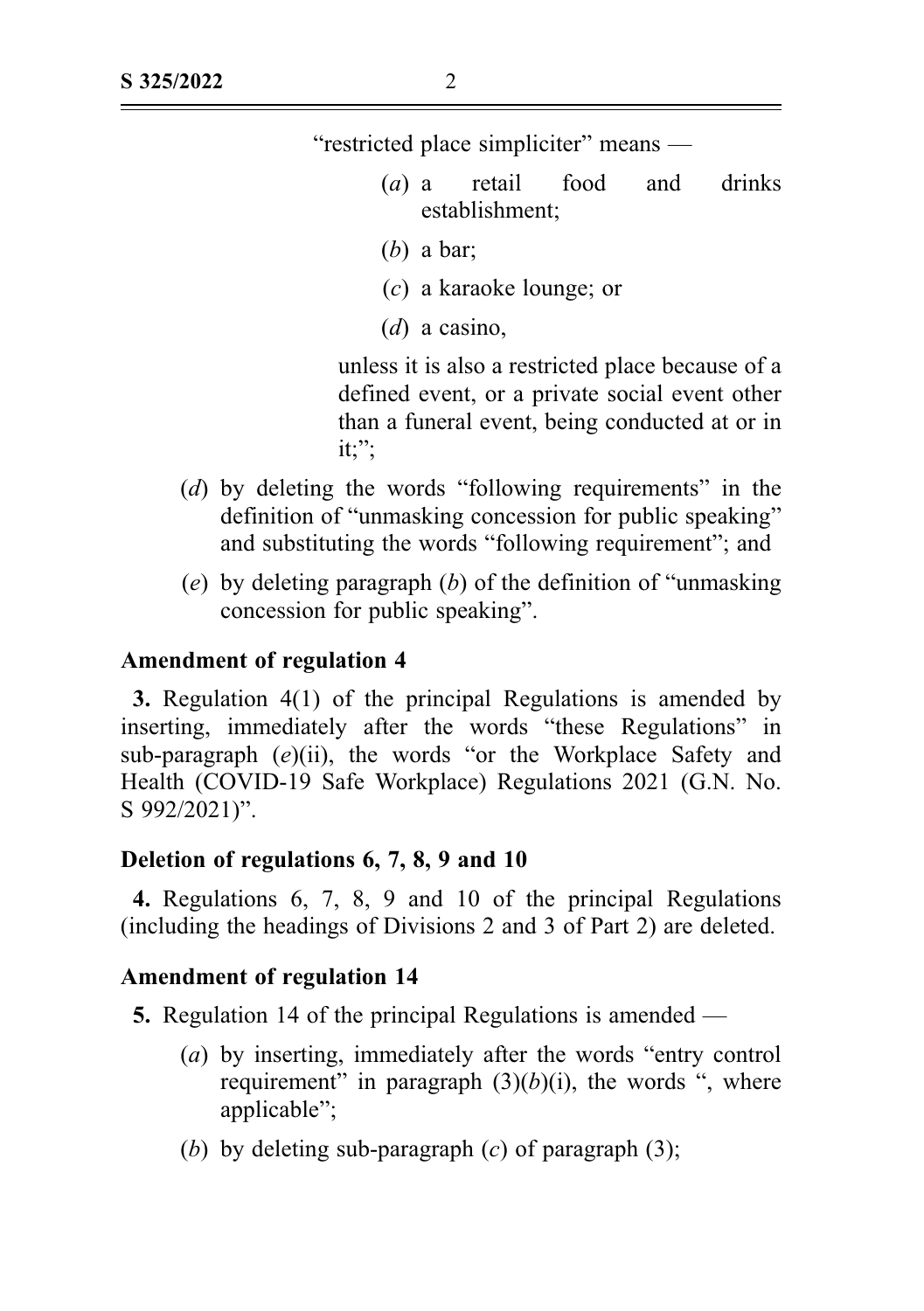- (c) by inserting, immediately after the words ", or the Part 3 private social event or defined event" in paragraph  $(3)(d)$ , the words ", that is provided or conducted in a restricted place"; and
- (d) by deleting sub-paragraph (a) of paragraph  $(4)$ .

## Amendment of regulation 15

6. Regulation 15(2) of the principal Regulations is amended by inserting, immediately after the words "wearing a mask", the words "unless undertaken in an open-air area".

## Deletion of regulations 16 and 20

7. Regulations 16 and 20 of the principal Regulations are deleted.

## Amendment of regulation 21

8. Regulation 21 of the principal Regulations is amended —

- (a) by deleting sub-paragraph (i) of paragraph  $(a)$ ;
- (b) by inserting, immediately after the words "the ARC Regulations" in paragraph  $(a)(ii)$ , the words "(but not a restricted place simpliciter)"; and
- (c) by inserting, immediately after the words "the Part 3 private social event" in paragraph  $(a)(ii)$ , the words "(but not a funeral event)".

# Amendment of regulation 22

9. Regulation 22 of the principal Regulations is amended by deleting paragraphs (2) and (3).

# Deletion of regulation 23

10. Regulation 23 of the principal Regulations is deleted.

### Amendment of regulation 24

- 11. Regulation 24 of the principal Regulations is amended
	- (a) by deleting sub-paragraphs (a) and (b) of paragraph (1);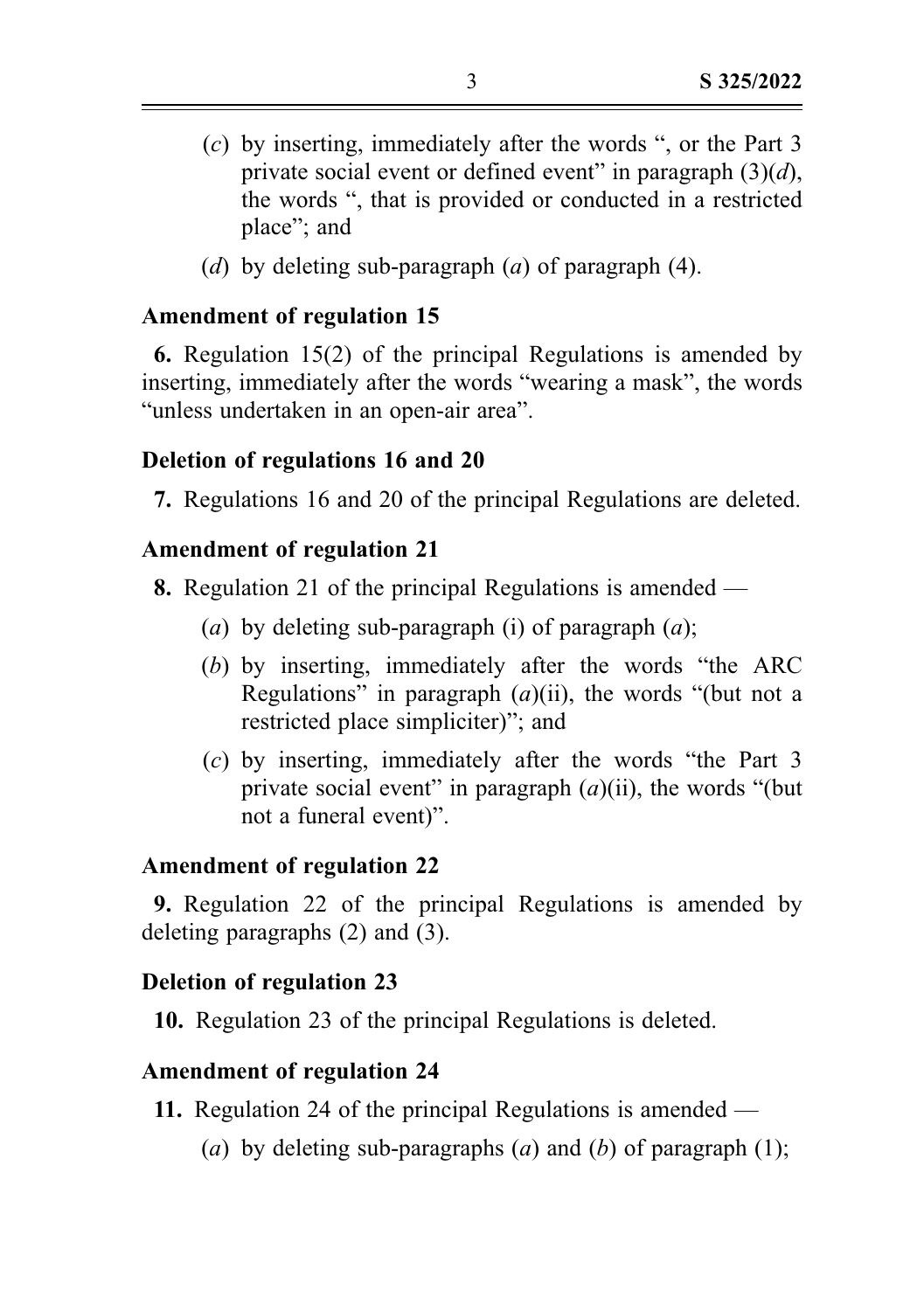- (b) by deleting the words "and only in individual servings" in paragraph  $(1)(c)$ ; and
- $(c)$  by deleting paragraph  $(2)$ .

#### Amendment of regulation 25

12. Regulation 25 of the principal Regulations is amended by deleting paragraph (3).

#### Amendment of First Schedule

- 13. The First Schedule to the principal Regulations is amended
	- (a) by deleting the words ",  $22(2)$  and  $25(1)$  and  $(3)$ " in the Schedule reference and substituting the words "and 25(1) and Third Schedule";
	- (b) by deleting paragraphs 1, 2, 3 and 4 of Part 2;
	- (c) by deleting the words "Despite regulation  $6(2)$ , every" in paragraph 6 of Part 2 and substituting the word "Every";
	- (d) by deleting sub-paragraph (a) of paragraph 10 of Part 2;
	- (e) by deleting paragraphs 1, 2, 7 and 9 of Part 3;
	- (f) by deleting the words "paragraphs 1, 2 and 3" in paragraph 10(1) of Part 3 and substituting the words "paragraph 3";
	- (g) by deleting sub-paragraph (2) of paragraph 10 of Part 3;
	- (*h*) by deleting Parts 5 and 10;
	- (i) by deleting the words "paragraphs 1, 2 and 3" in paragraph 1 of Part 6 and substituting the words "paragraph 3";
	- $(i)$  by deleting paragraph 1 of Part 8 and substituting the following paragraph:

"1. In the case of a funeral event conducted in or using any place, an organiser of the funeral event must take (or cause to be taken) all reasonably practicable steps to ensure that during the crowd management period of the funeral event, any food or drinks which are provided in connection with the funeral event are served without using a self-service buffet.";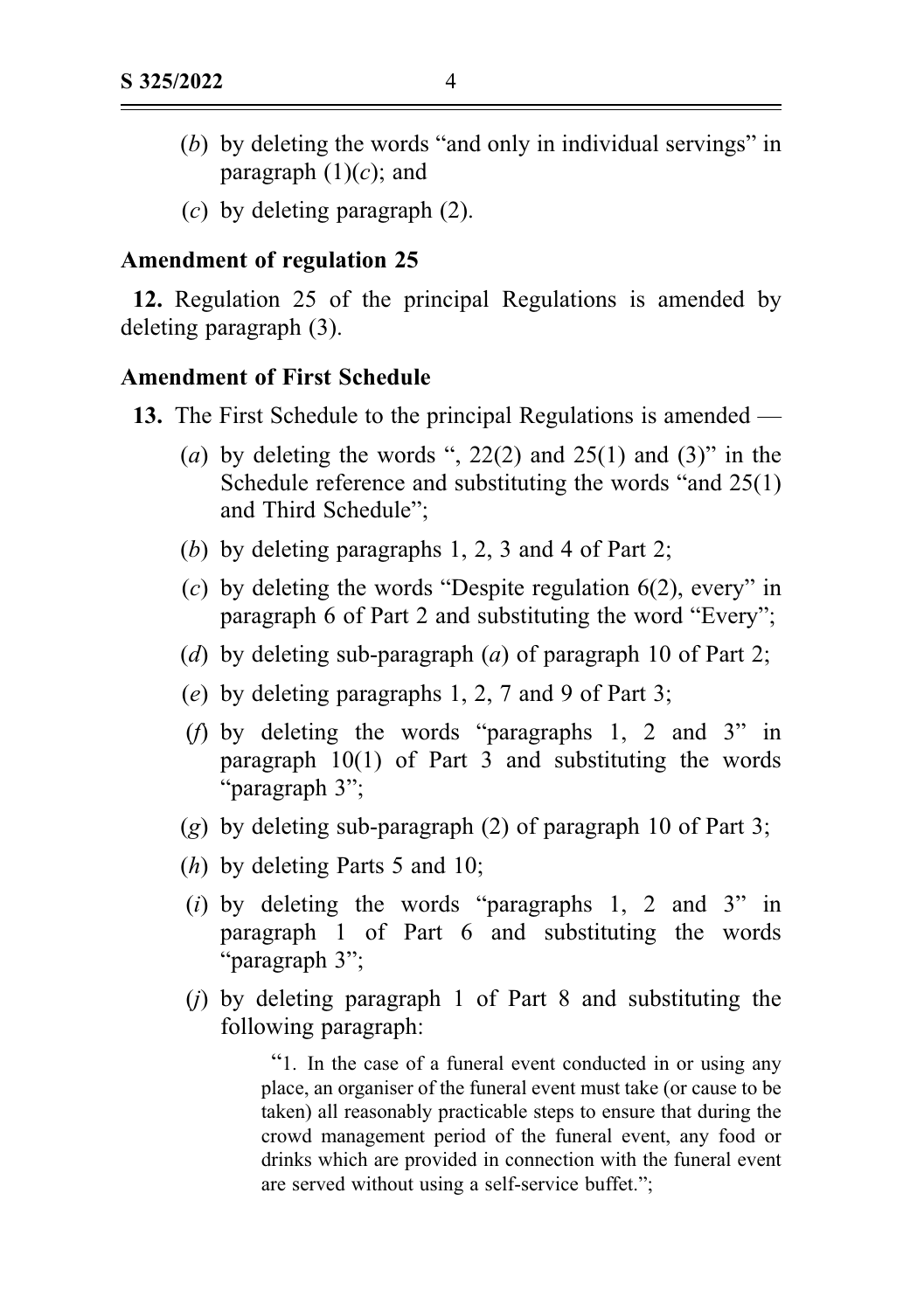- $(k)$  by deleting paragraphs 3 and 4 of Part 11;
- (*l*) by deleting the semi-colon at the end of sub-paragraph  $(b)$ of paragraph 8(1) of Part 11 and substituting a full-stop;
- (*m*) by deleting sub-paragraphs (*c*) and (*e*) of paragraph  $8(1)$  of Part 11;
- (n) by deleting paragraph 1 of Part 12;
- (o) by deleting the word "; and" at the end of paragraph  $4(a)$  of Part 12 and substituting a full-stop;
- (p) by deleting sub-paragraph (c) of paragraph 4 of Part 12;
- (a) by deleting sub-paragraphs (c) and (d) of paragraph 5(1) of Part 13 and substituting the following sub-paragraph:

"(c) waive the requirement in regulation  $14(4)(b)$ .";

- (r) by deleting paragraphs 2 and 4 of Part 14;
- (s) by deleting sub-paragraph (1) of paragraph 3 of Part 14; and
- (t) by deleting the words "In addition, a" in paragraph  $3(2)$  of Part 14 and substituting the word "A".

### Amendment of Second Schedule

14. The Second Schedule to the principal Regulations is amended —

- (a) by deleting the words ",  $25(1)$  and  $(3)$ " in the Schedule reference and substituting the words "and 25(1) and Third Schedule";
- (b) by deleting items 1, 2, 3 and 5 of Part 1; and
- (c) by deleting Parts 2 and 3.